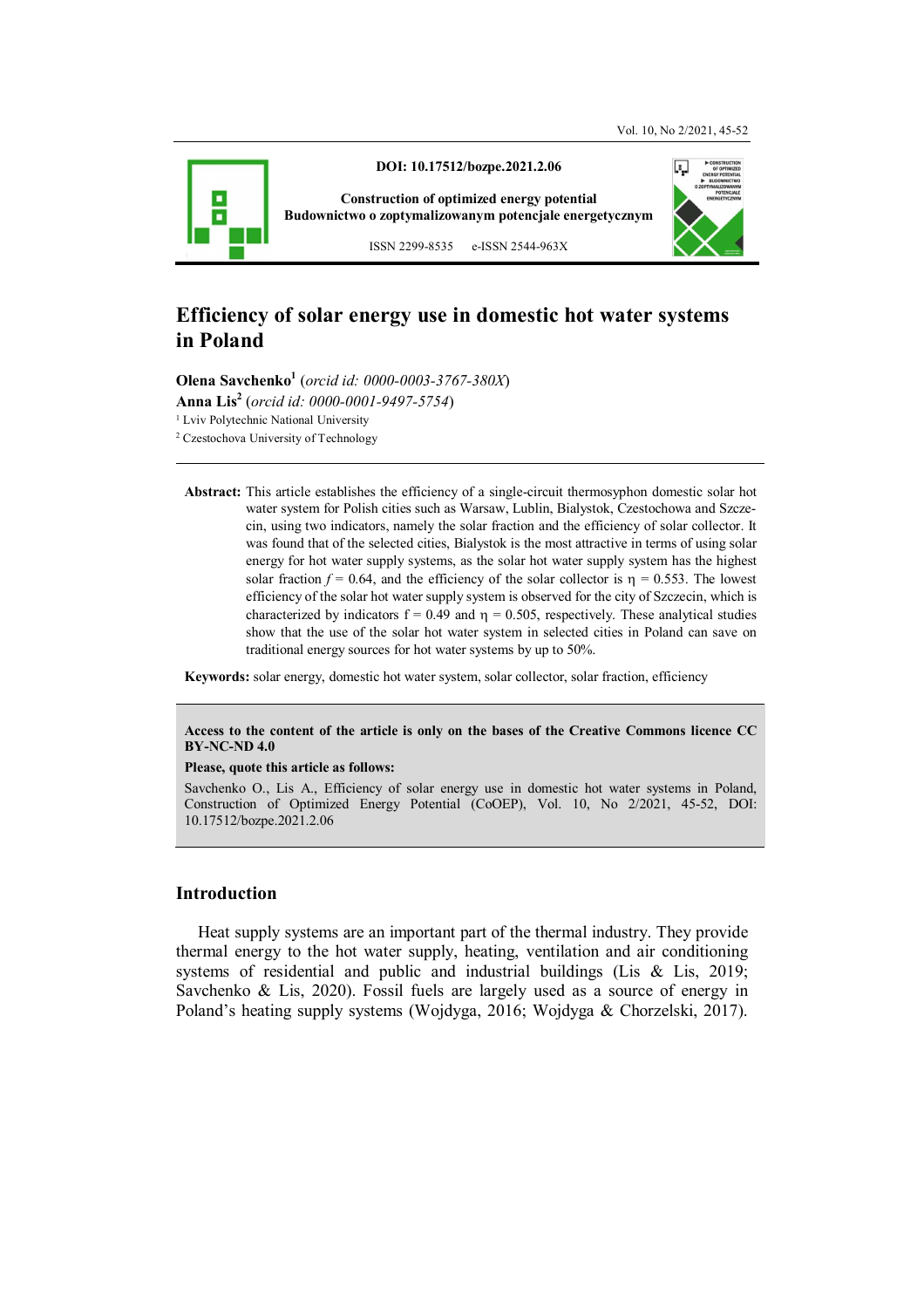Thus, 75% of thermal energy is produced by the process of coal combustion, 3.9% by the combustion of natural gas and only 10.4% with renewable energy sources, taking into account biomass. As a result, Poland is one of the most environmentally harmful countries in Europe in terms of thermal energy production. That is why the EU promotes the use of renewable energy in Poland by co-financing the use of solar panels, geothermal heat pumps and biomass plants for thermal energy production.

Solar energy is undoubtedly one of the leading renewable energy sources in the world. In heating systems it can be used to generate heat for the needs of domestic hot water systems and heating systems. Solar heating systems, as well as heat supply systems with organic energy sources, can be centralized and local. Solar district heating is a system that uses active solar heating systems to generate heat from solar energy and distributes it through heating networks to many consumers (Pauschinger, 2016). Local solar heating systems are used to provide thermal energy to the system of individual buildings. In this case, thermal energy is supplied directly to the hot water supply and (or) heating systems, and if necessary, stored locally in the storage tank. Since hot water supply systems are year-round consumers of thermal energy, it is advisable to use solar heating systems to prepare hot water for their needs.

## **1. Purpose of work**

This study aims to evaluate the efficiency of solar energy used in domestic hot water systems in Poland.

#### **2. Analysis of existing research**

Solar domestic hot water systems are designed to heat water using solar radiation and supply heated water to consumers. There are two main types of solar heating systems: active system, which uses a pump to circulate water between the storage and the solar collectors, and thermosyphon system, which uses natural water circulation. In addition, active solar heating systems can be direct or indirect. In direct systems, the coolant moves from the collectors directly to the storage tank by means of a pump. Such systems are best suited for climates where the outside air temperature rarely drops below zero. In indirect solar heating systems, there are two circuits: in the first closed circuit, a non-freezing coolant circulates between the collector and the heat exchanger, and in the other, water circulates between the heat exchanger and the consumer. The non-freezing coolant gives off heat to the tap water in the heat exchanger and returns to the solar collector, the cold water is heated in the heat exchanger and fed to the storage tank, after which it is supplied to the consumers if necessary. Indirect solar heating systems are used in cold climates, where there is a possibility of freezing of the coolant in the system (Shelke et al., 2015).

In European countries, thermosyphon heating systems are mainly used for hot water preparation. These systems are reliable, efficient and easy to build, consisting of a solar collector with a capacity of 0.7 to 2.1 kW (collector area, respectively,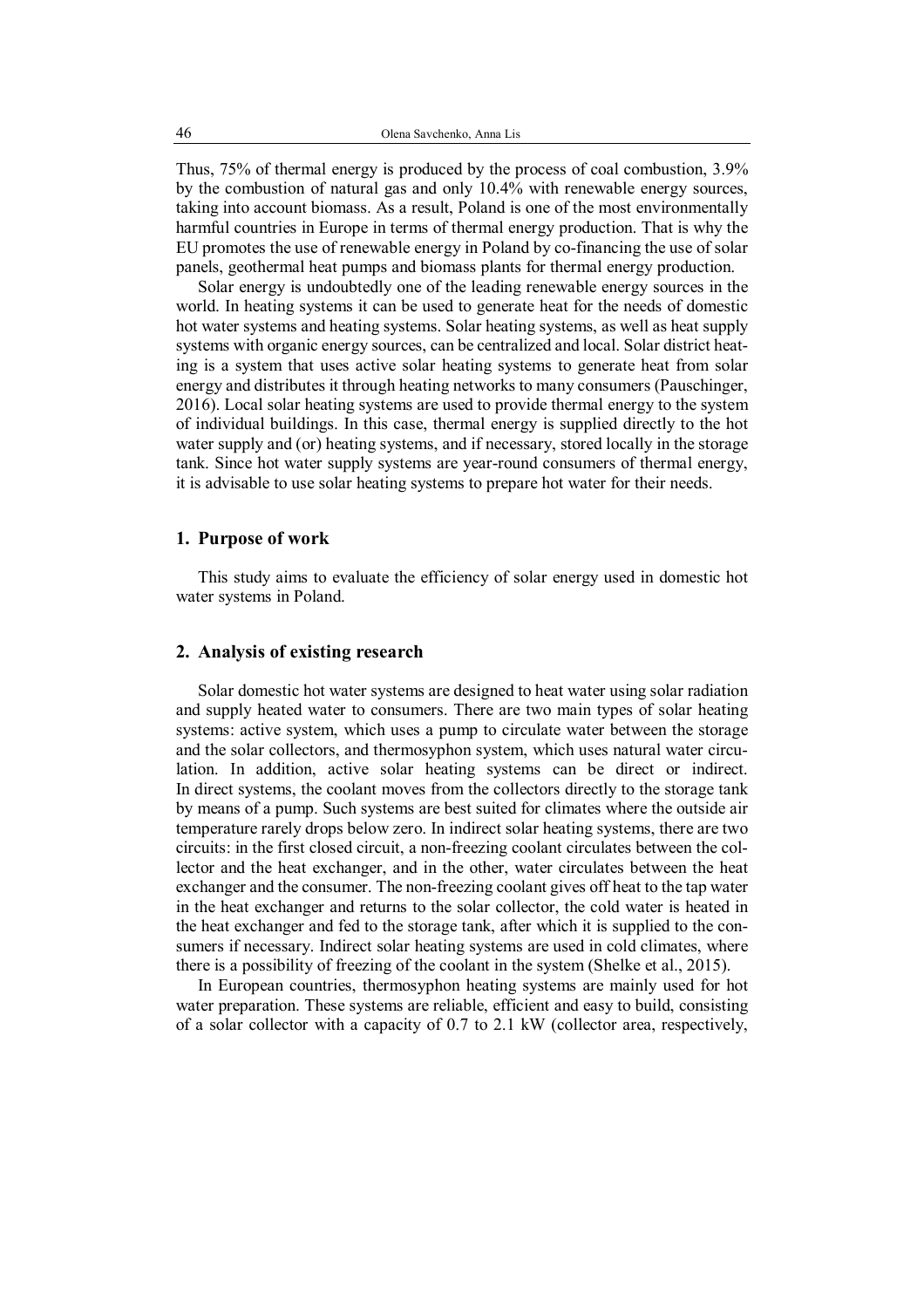from 1 to 3 m²) and a hot water storage tank with a capacity of usually 80 to 150 liters. Due to the circulation of the coolant between the collector and the storage due to natural convection, the storage tank of the solar heating system must be higher than the solar collector (Fig. 1).



**Fig. 1.** Schematic diagram of a single-circuit thermosyphon solar heating system:  $1$  – solar collector,  $2$  – storage tank,  $3$  – cold tap water,  $4$  – heated water outlet

When using solar energy in hot water supply systems, the amount of solar radiation entering the surface of the solar collector, its distribution over time and availability for different cities are crucial. According to climatic conditions, the territory of Poland belongs to the regions with average intensity of solar radiation, so the average annual total amount of solar radiation per 1  $m<sup>2</sup>$  of horizontal surface is in the range of 950-1150 kWh/(m<sup>2</sup>·year), which allows the use of solar heat for domestic hot water systems.

The intensity of solar radiation coming to the solar collector depends on the intensity of total solar radiation, the area of the collector and the type of its installation. Installation of solar collectors takes place on special structures that ensure their optimal orientation to the sun and reliable attachment to different types of surfaces (Savchenko & Kozak, 2019). For maximum solar radiation, the plane of the solar collector should always be perpendicular to the sun's rays, but the angle of inclination of the sun's rays to the horizon β varies, depending on the time of day and time of year. With year-round operation of the solar domestic hot water system and the southern orientation of the solar collector, the optimal angle of inclination is considered to be an angle equal to the place's latitude φ, where the solar collector is installed  $\beta = \varphi$  (Skerlic et al., 2018). For seasonal solar heating systems, the angle of the solar collector is taken as follows:

- for the cold period of the year  $β = φ + 15$ ;
- for the warm period of the year  $β = φ 15$ .

According to the above, there are six ways to install solar collectors (Fig. 2). With stationary mounting, the orientation of the collectors and the angle of their inclination remain unchanged, and the collectors can be installed vertically or horizontally, or at optimal angles determined depending on the period of use of the solar collector.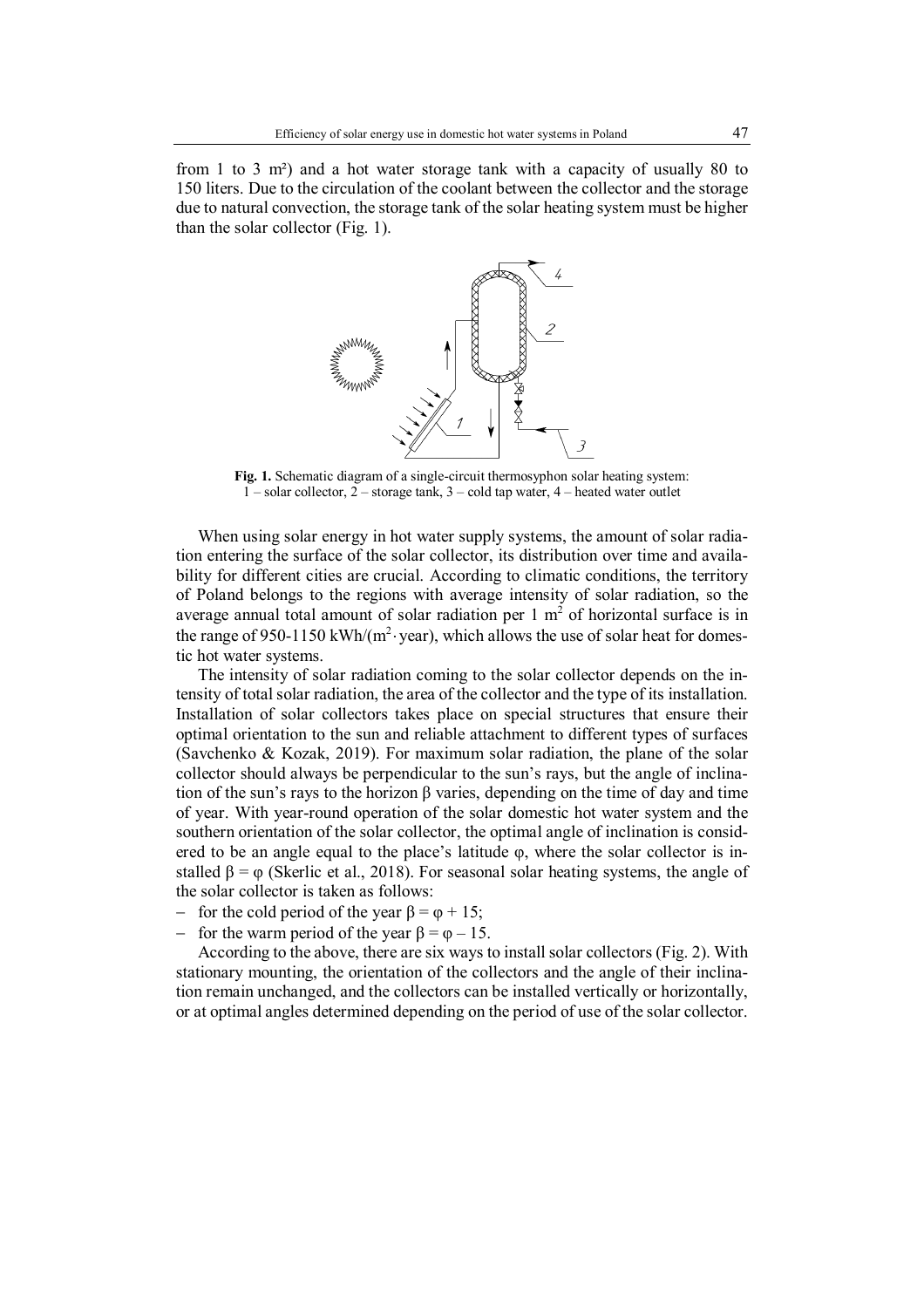At dynamic fastening the movement of solar collectors is carried out during the movement of the Sun (Savchenko & Kozak, 2019).



**Fig. 2.** Ways to installation solar collectors

The efficiency of solar energy use in domestic hot water systems is characterized by two indicators, in particular the solar fraction and the efficiency of the solar collector (Nshimyumuremyi & Junqi, 2019; Savchenko & Savchenko, 2021).

The efficiency of a flat solar collector is determined by the formula:

$$
\eta = \frac{Q_{useful}}{Q_{inc}}\tag{1}
$$

where:  $Q_{useful}$  – useful thermal energy provided by the solar collector, W;  $Q_{inc}$  – the amount of solar energy that enters the solar collector, W.

Solar fraction is the amount of solar energy in the total load on the domestic hot water system, which is determined by the formula:

$$
f = \frac{Q_{solar}}{Q_{load}} \tag{2}
$$

where:  $Q_{solar}$  – the amount of thermal energy for the needs of the domestic hot water system, which can be covered by solar energy, W, i.e.  $Q_{solar} = Q_{useful}$ ,  $Q_{load}$  – general needs for thermal energy by the domestic hot water system, W.

According to the methods (Nshimyumuremyi & Junqi, 2019; Savchenko & Savchenko, 2021), the main factors influencing the efficiency of the solar hot water system are divided into three groups: climatological parameters of the place of construction, technical characteristics of the solar collector and parameters of the domestic hot water system. Climatological parameters that affect the efficiency of the solar hot water system include the intensity of solar radiation, the number of hours of sunshine per day and the temperature of the outside air. The technical characteristics of the solar collector include the area of the collector, the coefficient of transparency of the glass, the absorption coefficient of the adsorber, the heat loss coefficient of the solar collector and the heat transfer coefficient of the solar collector. The parameters of the domestic hot water system, which affect the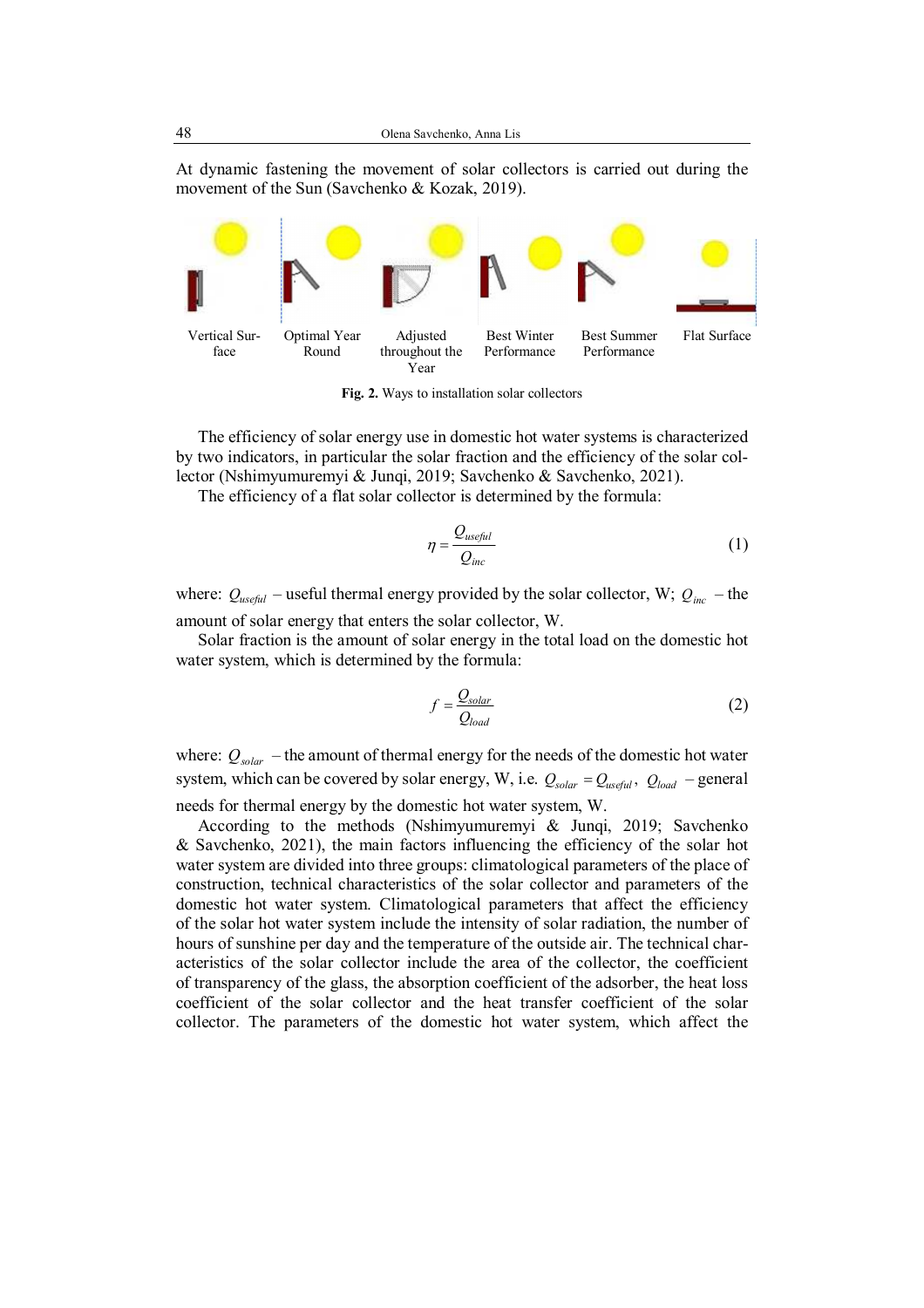efficiency of the domestic hot water system, are the daily consumption of hot water, and the temperature of the water at the inlet and outlet of the domestic hot water system.

# **3. Material and methods**

For evaluating the efficiency of solar energy use in hot water supply systems in Poland, single-circuit thermosyphon solar domestic hot water systems in the cities of Warsaw, Lublin, Bialystok, Czestochowa, Szczecin were compared. The domestic hot water system was designed for a house with a daily hot water consumption of 80 L/day. The flat solar collector auroTHERM classic VFK 135/2 D with the area  $A = 2.35 \text{ m}^2$  and such technical characteristics is accepted for perception of solar radiation: the coefficient of transparency of glass  $\tau = 0.91$ , coefficient of absorption of the adsorber  $\alpha = 0.95$ , coefficient of heat loss of a solar collector  $U_L$  = 3.93 W/m<sup>2</sup>/K, coefficient of heat transfer of a solar collector  $F_R$  = 0.69 (Savchenko & Savchenko, 2021). In designing, it is assumed that the temperature of tap water in the cold period of the year is  $5^{\circ}$ C, in the warm period of the year is 15 $^{\circ}$ C, and the temperature of hot water after the solar collector is  $50^{\circ}$ C.

The average monthly intensity of solar radiation coming to the solar collector, oriented to the south and fixed at an angle of inclination, equal to the optimal angle for year-round operation of the domestic hot water system and equal to the latitude for selected cities in Poland is shown in Figure 3.



**Fig. 3.** Average monthly intensity of solar radiation per solar collector oriented to the south and at the optimal angle of inclination of the solar collector for Polish cities (*own research*)

As can be seen from Figure 3, the average monthly intensity of solar radiation for selected cities in Poland does not differ significantly during the year, the highest values of radiation intensity 4.50-4.66 kWh/m<sup>2</sup>/day are typical for the month of May, and the lowest values  $1.19 - 1.46$  kWh/m<sup>2</sup>/day for December.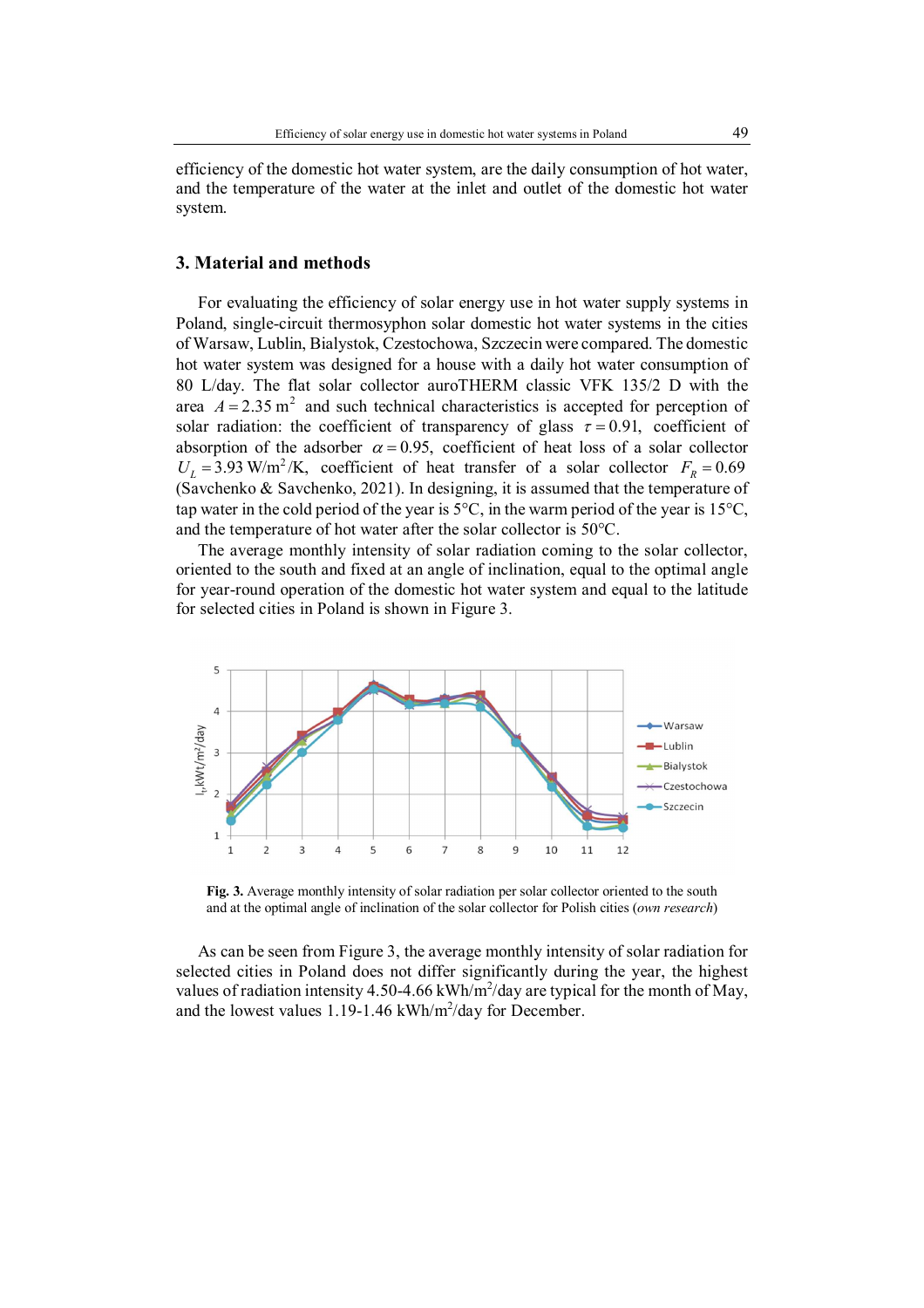The solar collector receives solar radiation for several hours a day, the amount of which depends on the season, clouds and the construction site of the installation. The average daily number of sunny hours by months of the year for selected cities in Poland is shown in Figure 4.



**Fig. 4.** The average daily number of hours of sunshine in the months of the year in some Polish cities (*own research*)

As can be seen from Figure 4, the average daily number of hours of sunshine in selected cities in Poland differs slightly, and vary from 1.8-2.9 hours in December to 10.6-11.0 hours in June.

The solar fraction for the solar domestic hot water system with a daily hot water consumption of 80 L/day was determined by formula (2). The average annual solar fraction can be defined as the arithmetic mean value of solar fractions by months of the year. The average annual fraction of the solar domestic hot water system for selected cities in Poland is presented in Figure 5.



**Fig. 5.** The average annual fraction of the solar domestic hot water system for selected cities in Poland (*own research*)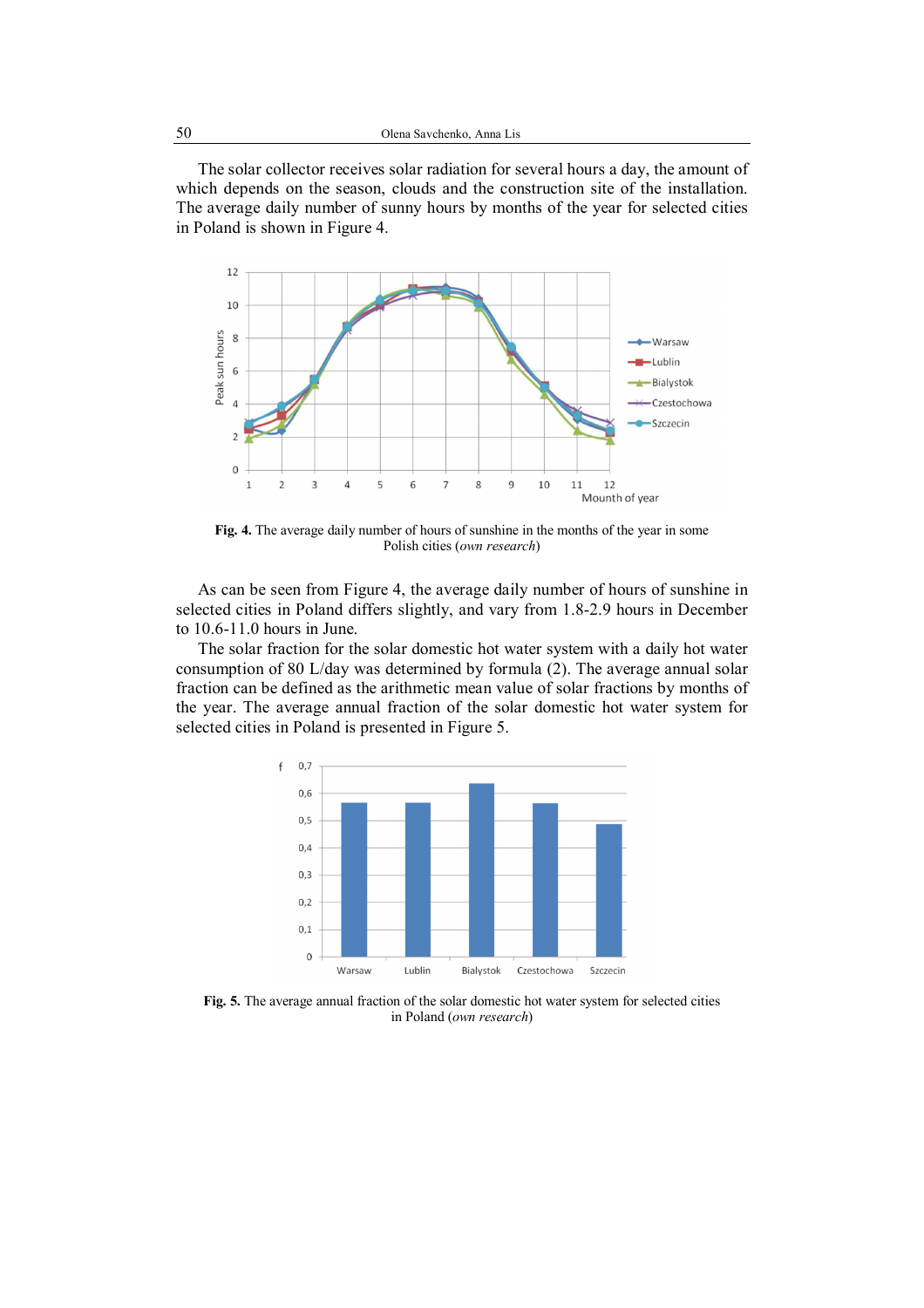As can be seen from Figure 5, solar fractions of the solar domestic hot water system in selected cities of Poland, designed for daily hot water consumption of 80 L/day, have an average annual solar fraction in the range of 0.49-0.64, which means that during the year in all cities, in addition to Szczecin, the solar domestic hot water system can provide heat energy to the hot water supply system by 50%, the rest of the water required for the hot water system must be provided by another energy source or the daily consumption of hot water must be reduced.

The efficiency of a flat solar collector depends on its technical characteristics and climatological parameters of the city of construction. The values of the efficiency of a flat solar collector when working in the solar domestic hot water system of a residential building in selected cities of Poland for different months of the year, determined by formula (1) are shown in Figure 6.



**Fig. 6.** The average annual value of the efficiency of the flat solar collector of the solar domestic hot water system for selected cities in Poland (*own research*)

As can be seen from Figure 6, the efficiency of the solar collector for all these cities is less than the values specified by the manufacturer, namely 0.782. The highest value of the efficiency of the solar collector during its installation in Bialystok is 0.553, the lowest value of the efficiency of the solar collector is in the city of Szczecin, which is associated with low average monthly values of outdoor air temperature and intensity of solar radiation.

## **Conclusions**

This article establishes the efficiency of a single-circuit thermosyphon solar domestic hot water system of a residential building in selected Polish cities, such as Warsaw, Lublin, Bialystok, Czestochowa and Szczecin. In the analytical study, the efficiency of a single-circuit thermosyphon solar domestic hot water system was determined by two indicators, in particular, the solar fraction of the solar domestic hot